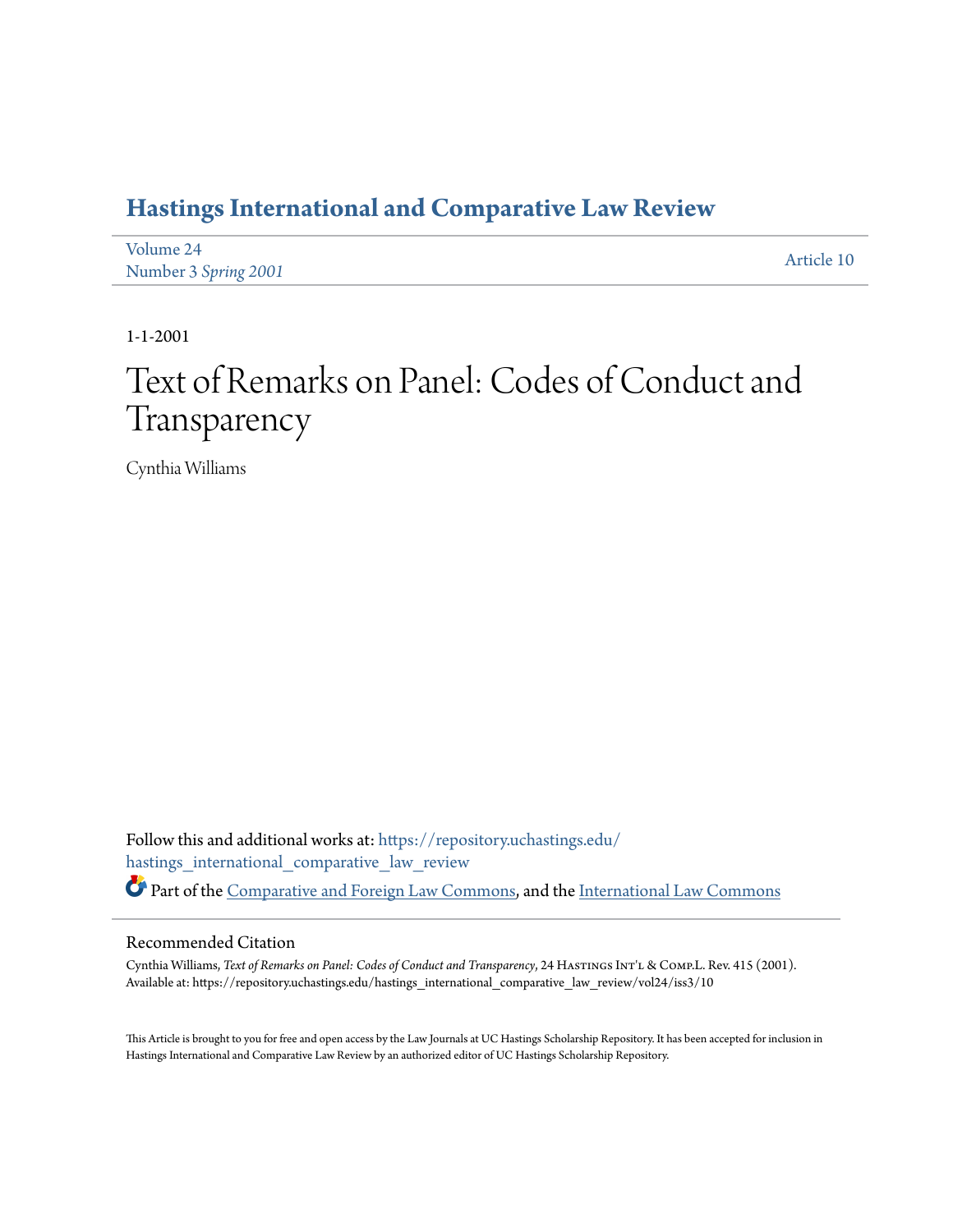## **Text of Remarks on Panel: "Codes of Conduct and Transparency"**

#### *BY* CYNTHIA WILLIAMS\*

Hello, I am Cynthia Williams and I'm here today to talk about a strategy to promote greater corporate accountability using the federal securities laws. The U.S. capital markets are noted for their financial transparency. That financial transparency is the result of the mandatory public disclosure of financial information on a quarterly and annual basis by the 14,000 publicly listed companies in the United States. The premise of my academic work is that there should be corporate social transparency in the capital markets comparable to the financial transparency that now exists, and that the means to achieve corporate social transparency is to require public reporting companies to disclose more information about the social, political, environmental and human rights implications of their actions, here in the United States and around the world.

What I am going to do today is define the types of expanded disclosure that could create corporate social transparency, and then talk about the statutory basis for suggesting that the Securities and Exchange Commission ("SEC") could promote this type of transparency under the federal securities laws. I will then talk about

<sup>\*</sup> Associate Professor of Law, the University of Illinois College of Law; Visiting Professor and Sloan Fellow for the Study of Business Institutions, Georgetown University Law Center, 2000-2001. The material in this talk is a summary of a much longer Article on the subject. *See* Cynthia A. Williams, *The Securities and Exchange* Commission and Corporate Social Transparency, 112 HARV. L. REV. 1197 (1999). That Article, in turn, builds upon work by securities law scholars in the early 1970s, including work by the new Chairman of the Securities and Exchange Commission, Harvey L. Pitt. *See* Theodore Sonde & Harvey L. Pitt, *Utilizing the Federal Securities* Laws to "Clear the Air! Clean the Sky! Wash the Wind!", 16 How. L.J. 831 (1971) (arguing that in shaping its disclosure policy, the SEC should require more disclosure of social. and environmental information, since Congress intended that "the regulation of corporate activities, in part or whole, cannot be a parochial endeavor, but rather, must accord its scope in a highly industrialized society to the **full** range of man's concerns").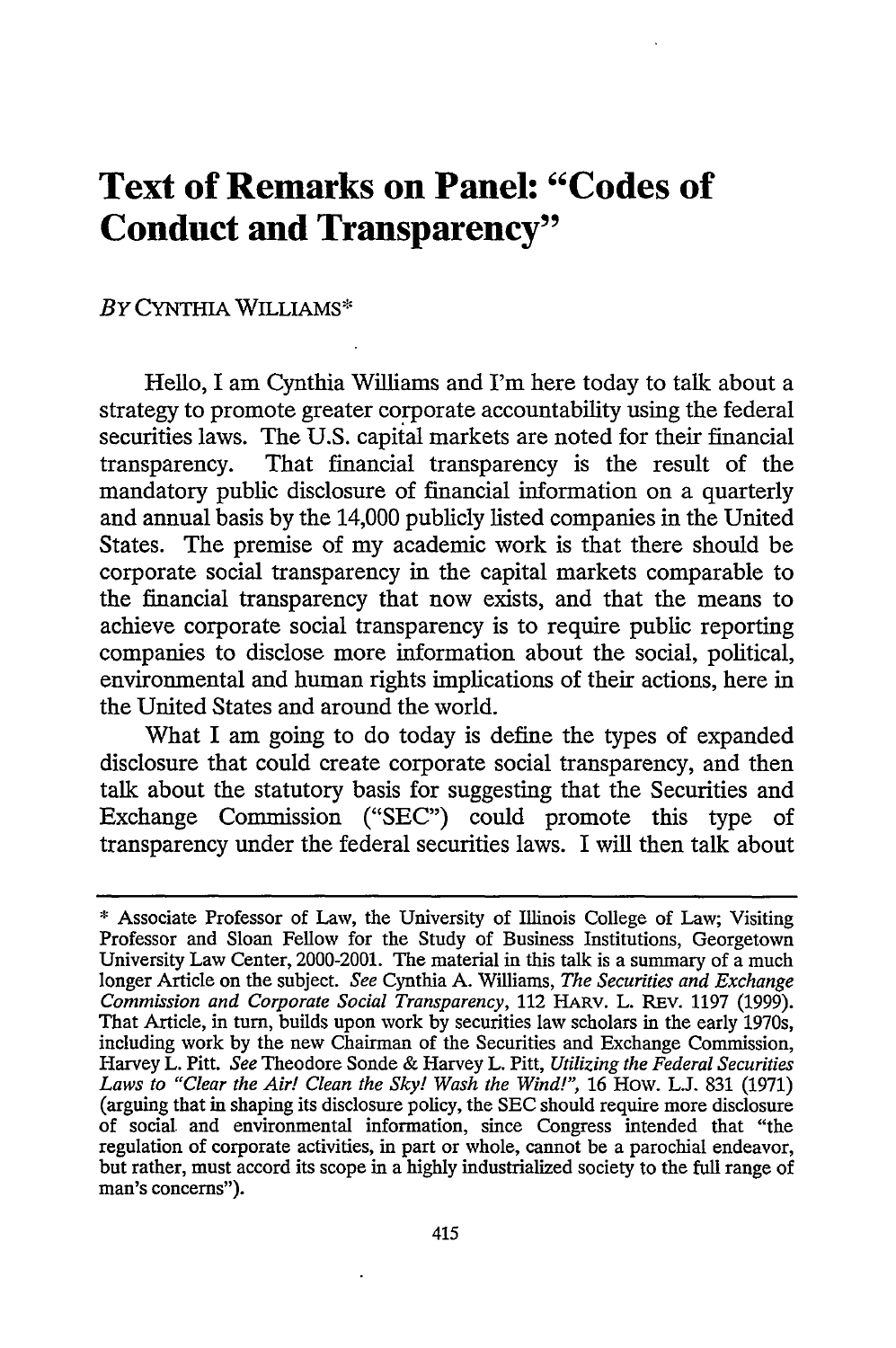what I think some of the potential benefits could be of expanded corporate social transparency as a mechanism of corporate accountability. I will conclude by discussing some of the political benefits of a strategy that focuses on the SEC. I will leave for others any discussion of the problems with this approach.

The concept of corporate social transparency is based on the idea that investors and members of society should have consistent, high quality, accurate information available about the social, political and environmental effects of corporate action, both here and around the world. Expanded social disclosure to create such transparency would generally include specific information on the products companies produce and where that production takes place; on the companies' law compliance structures; on their labor relationships, both directly and through subcontractors; on their domestic and global environmental effects; and on corporate charitable and political contributions. In essence, the goal is to create a format for social auditing that would permit the dissemination of an accurate synopsis of a company's social, political and environmental actions.

The statutory basis for suggesting that the SEC has the legal authority to act to require the dissemination of this type of information is Section 14(a) of the Securities Exchange Act of 1934, which regulates proxy disclosure. Shareholders in large, public companies vote on such issues as electing the board of directors on an annual basis, or approving fundamental transactions such as a merger or acquisition, through the proxy process. Prior to seeking shareholders' votes, that is, their proxies, public companies must provide full and accurate disclosure of facts relevant to the particular decision at issue. The SEC defines which facts must be disclosed, and it is a violation of Section 14(a) for a company or person to seek shareholders' proxies without complying with the regulations, including the disclosure regulations, that the SEC has promulgated.

Section 14 contains a very broad grant of authority to the SEC to regulate the proxy process, including proxy disclosure. Specifically, the SEC has been given the authority to develop regulations "as necessary or appropriate in the public interest or for the protection of investors."' This is clearly a broad grant of statutory authority. One thing that is clear from the language of Section 14(a) is that the SEC has the authority to develop proxy regulations to promote the "public

<sup>1.</sup> Securities Exchange Act of 1934 § 14(a), 15 U.S.C. § 78n (1994) (emphasis added).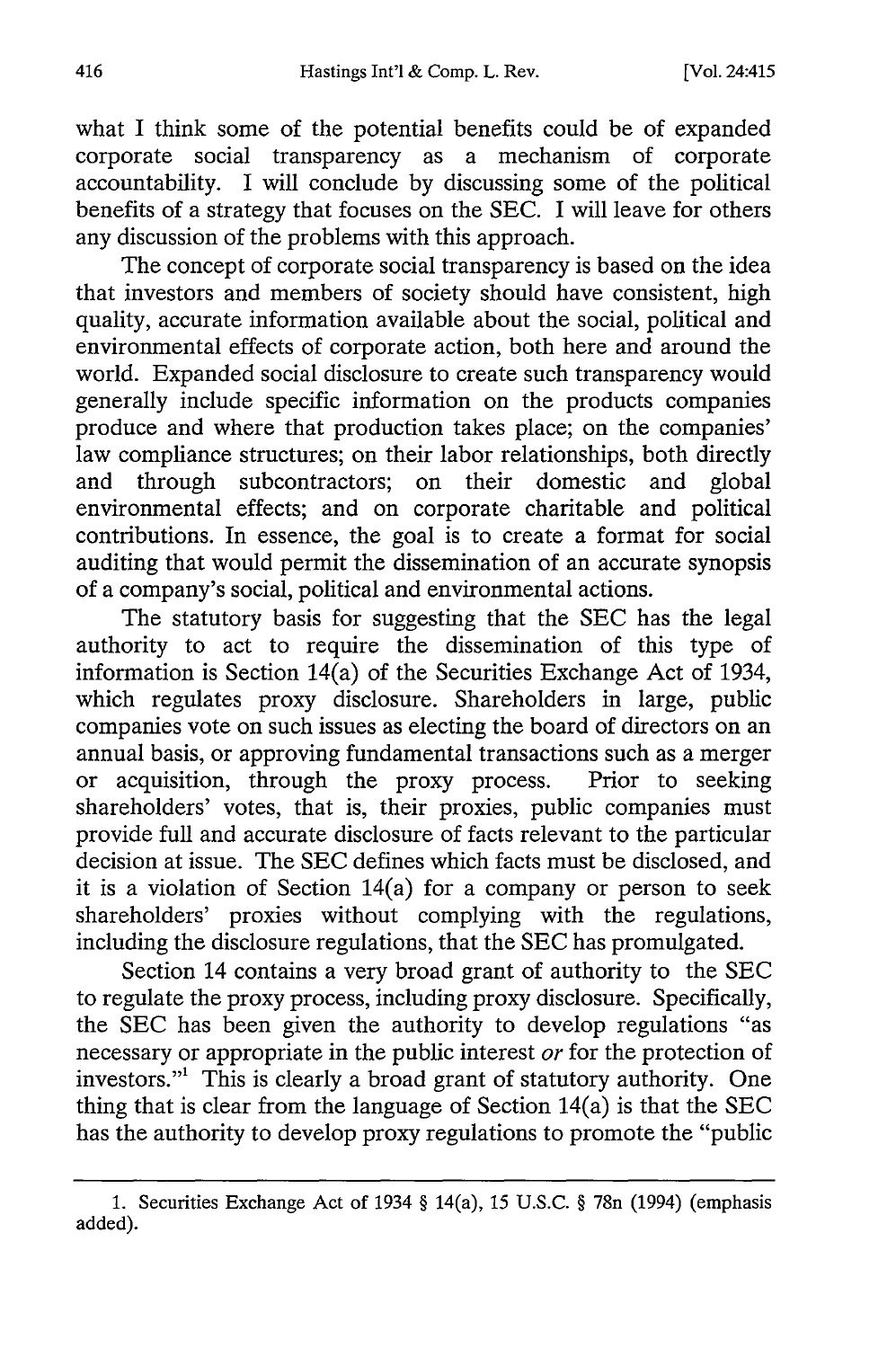interest," and that the SEC's "public interest" authority is separate from its authority to protect investors, given Congress's use of the disjunctive "or." The public interest that the SEC has the authority to promote, however, has to be related to its general power to regulate the capital markets.

So, looking at how one might construe the Section 14 public interest power, you would look to the legislative history of this section. And the legislative history of Section 14 makes it clear that the goal Congress sought to achieve was for shareholders to know how managers were managing the companies in which they invested. Congress wanted shareholders to have more information about the way their companies were being run and what management policies their directors would seek to implement in the future, if elected, and it enacted Section 14 as the statutory basis for providing shareholders with this sort of information. Other sections of the 1934 Act were enacted to ensure that shareholders were provided with accurate financial information on a regular basis. Section 14, in contrast, had as its primary goal providing non-financial information.

So, that legislative history informs how one would construe the SEC's regulatory power pursuant to Section 14(a). And, I would suggest, in 2001, "how companies are being managed" includes how the company is dealing with important issues around the world and in the United States concerning labor relationships, environmental relationships, and others of the global human rights issues about which we are concerned in today's meeting. So, to advance the "public interest," the SEC should require public reporting companies to disclose more of this kind of social, political and environmental information in companies' annual proxy disclosures.

I'd like to turn now to the topic of what some of the benefits of this type of disclosure might be. In my academic writing to date, I have focused on benefits to investors. And I've looked very crudely at investors as comprised of two types: (1) economic investors, and (2) socially responsible investors. Obviously there is a significant overlap between these categories of investors. But to economic investors, people primarily concerned with the economic returns of their investments, I would suggest (and I would suggest to the SEC) that there is growing empirical evidence that the way companies treat these important social issues has material financial implications.

One example of this financial materiality can be gleaned from a recent study by the World Resources Institute ("WRI"), which studied the financial implications of newly promulgated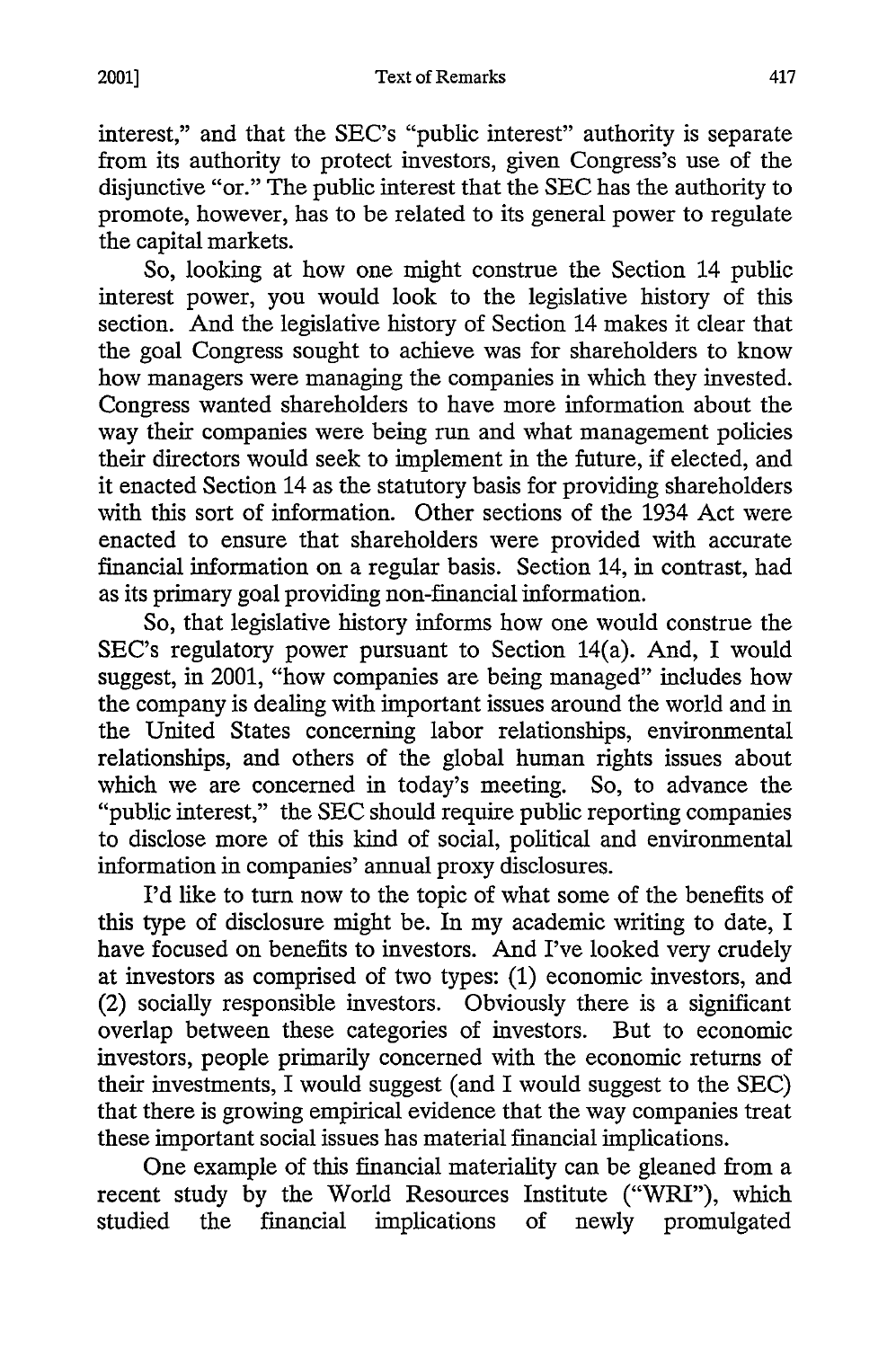environmental regulations on thirteen companies in the paper and pulp mill industry. The WRI study found that for those companies, there was a wide variation in how those environmental regulations could potentially affect the companies' financial results, depending on where companies had their mills (whether they were on burdened rivers or not), what kinds of investments they had previously made in environmental abatement and modem technology, and what approach the company had taken to managing environmental issues generally. WRI estimated that some companies would show a net positive impact on their value from these regulations, up to a positive 5% increase in their stock market value. Others would show a negative impact on their stock market value, down to a negative 20% in one case. Thus, WRI found real differences in how these companies were going to be affected, financially, by these environmental regulations. A securities lawyer would say this is material, that is important, information. When WRI looked at these companies' securities disclosure, however, each of these companies either said they do not anticipate any material, financial effects from the implementation of these regulations, or they said they anticipate that there might be some financial effects but that those effects will be the same for companies across the industry, which the WRI study shows not to be the case. This is just one example among many other empirical studies showing material financial effects from how a company manages its environmental risks; other studies show material financial effects from how companies manage their labor relationships, or how they manage global human rights issues generally. Thus this is economically material information that would be of interest to an economic investor.

Second, I have argued that social, political and environmental information is material *per se* to socially responsible investors ("SRIs"), since SRIs are using this information, to the extent it is available, to make investment decisions. As you probably know, a growing number of investors screen their investments for the social practices of the companies in which they invest, as well as for the financial outcomes that they can expect from those companies. In fact, socially screened funds and investments generally are some of the fastest growing sectors of money under management (of course, that relative growth rate is in part due to the fact that SRI funds represented a smaller amount of money to begin with, which is why you see a higher relative growth rate). Some studies show that close to 15% of money under professional management is being invested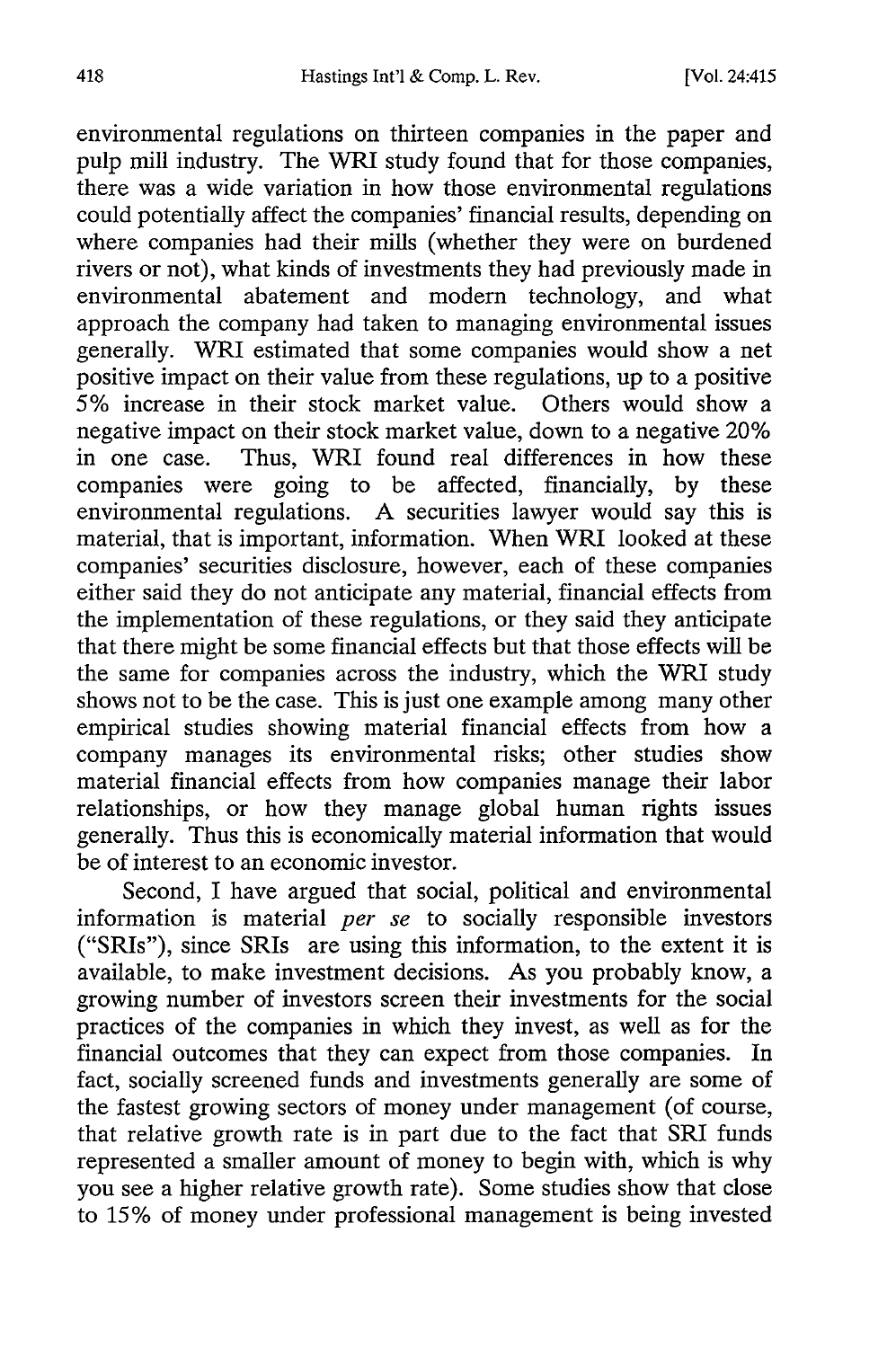with some sort of social screen. And I would say in this regard that the California Public Employees Retirement Fund ("CALPERS"), which is the country's largest public pension fund, investing \$160 billion, recently decided to screen all of their international investments for the human rights records of the company in which they were being asked to invest. I think that is a very important development, and it shows that social and environmental information is becoming increasingly important to investors as they make investments. So that is the structure of the argument that I have made in my academic writing: expanded social disclosure is necessary to meet the informational requirements of SRIs, and it is useful to economic investors because of the financial implications from how companies manage important social relationships.

But I suggest that there are other benefits from an expanded disclosure mandate as well. First, there are benefits to consumers. Consumers are becoming increasingly concerned about the human rights practices of companies that produce their goods, and in particular do not want to support production in sweatshop conditions, using child labor, or paying wages that do not meet basic human needs. Expanded social disclosure would provide consistent, high quality information to consumers on which they could base their purchasing decisions with respect to these issues. Moreover, political activists and NGOs could benefit from having high-quality social information provided by companies, in a consistent, comparable format. That information could inform further regulation, as necessary, and possibly help to create the political conditions necessary to enact such further regulations (I am assuming that the potential of securities fraud liability for inaccurate or misleading information or non-disclosure would help to assure that this information being disclosed would be "high-quality" information).

I think that there are also benefits to the public generally from requiring this disclosure, given the potential effects on managers from acting with the knowledge that the results of their actions are going to be made public. In this regard, I would point to another example from California, which is Proposition 65. Probably many of you know about Proposition 65, but I would like to read a bit from an article by Professor Mary Graham in *The Economist* about Proposition 65. Since 1986, Proposition 65 has required companies selling their products in California to give reasonably clear warnings whenever they expose people to cancer-causing chemicals and certain other toxic substances. Contrary to what you might expect, Proposition 65

419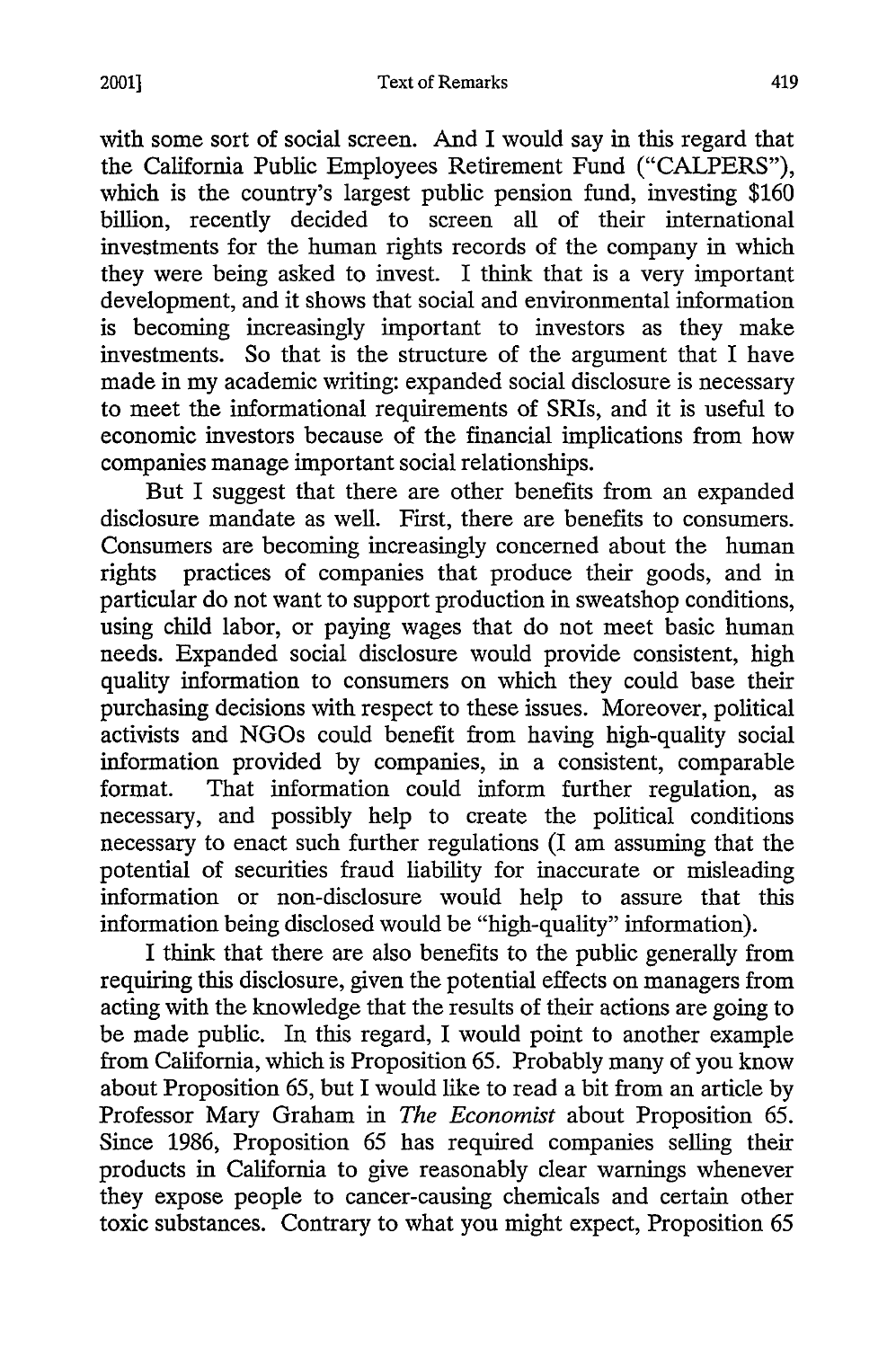did not inspire a flurry of warnings. Rather, it did inspire a flurry of efforts by nationally known companies to reduce the extent to which they were exposing the public to lead and other dangerous chemicals. Now, notice that Proposition 65 is not a regulation that establishes standards for permissible levels of identified chemicals within manufactured goods. It simply says to companies "disclose what you are doing." But look what companies did, and I quote from *The Economist:* "ten china companies agreed to cut the levels of lead in their glazes in half; fourteen major plumbing supply manufacturers agreed to produce brass faucets that are virtually lead free; ten producers of calcium supplements agreed to reduce the amount of lead in their tablets to almost nothing, all of the major food processors sped up the elimination of lead solder from cans of chili, and numerous other large companies removed carcinogens in formulated car wax, carburetor cleaners, etc., etc., etc." Because California is 15% of the national market, these companies made reforms nationwide-not just for the products that they sell in California. I cite this as one example of the power of disclosure as a regulatory strategy.

Another example is TRI, which stands for the toxic release inventory. TRI is a federal statute that since 1986 has required manufacturing companies to report annually on the levels of toxic chemicals that they've released, facility by facility, and chemical by chemical. Again, reading from *The Economist,* "TRI is now credited with enormous success, reducing releases of chemicals subject to the law by more than 40%." This regulation did not say, "You must reduce toxic releases." It just says to companies "tell the public what levels of the following toxins you are releasing." I would point to this potential to affect corporate actions as one of the most important benefits of disclosure. Indeed, the fundamental premise of the securities laws is that there is a "shrinking quality" to harmful actions people will take if they are required to expose those actions to the "disinfectant" of full public disclosure.

And finally, I submit that there are benefits to the companies themselves from engaging in the reflective process necessary to collect social and environmental information systematically, evaluate it and make it public. Clearly some companies are already engaged in such "social accounting" or "stakeholder disclosure," and these companies have recognized internal benefits from engaging in the underlying process of self-reflection. That is what I hear from companies who adopt or try to adopt such social responsibility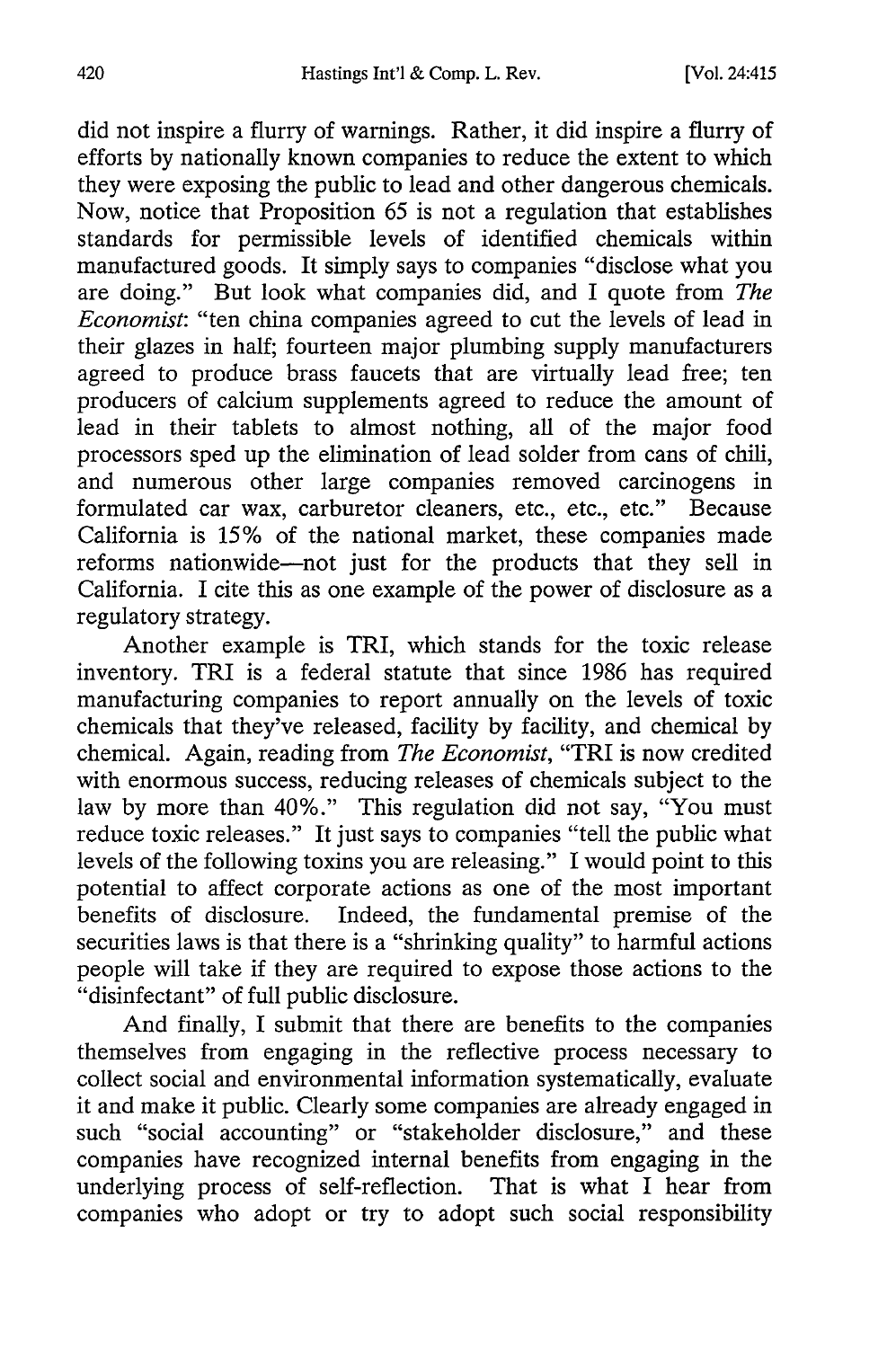disclosure initiatives. One initiative of which you may be aware is the Global Reporting Initiative ("GRI"), which is a voluntary initiative under which certain companies have agreed to disclose specified social and environmental information. The Ford Motor Company is a member of the Global Reporting Initiative, and the General Counsel of Ford has talked publicly of the benefits of GRI. He suggested that the process of evaluating everything Ford did, from start to finish, in order to report on it under the GRI, has helped Ford identify numerous ways both to save money and to reduce their environmental impact. Ford's General Counsel has also said that the process of participating in GRI has opened up new channels of communication in the company, and has helped to promote a greater willingness to be self-critical within the company. He credits their participation in the GRI process with helping the company respond non-defensively and fully last summer, when there were Congressional hearings about the Ford Voyager. If it is true that "you manage what you measure," then requiring companies' social, political and environmental impacts to be more precisely measured will help them to be more intelligently managed, as we've seen with Proposition 65 and the TRI. In some cases this will even enhance profitability. Thus, we ought not underestimate the benefits to companies themselves from these types of disclosure initiatives.

I see I have only one more minute. In one minute, I would say that the political reason I think of this as a potentially important and beneficial strategy is that it has the value of being a national approach, given the necessity of convincing the Securities and Exchange Commission, a federal agency in the United States, that this is an important policy initiative that it should promulgate. That it is a national approach is important, given the problems we have been discussing of an international "sovereignty gap." And yet, it would reach international corporate behavior, because any disclosure schedule that would be responsive to the realities of economic globalization would have to include disclosure on the social, political, and environmental consequences of companies' international actions. If one believes that the possibility of liability is an important motivator, for some companies, to comply with the law, it is also potentially useful that there could be liability consequences under the federal securities laws for misleading disclosure, or misleading nondisclosure.

My final sentence is that there is a coalition of organizations in Washington, D.C., which is starting to lay the groundwork for this